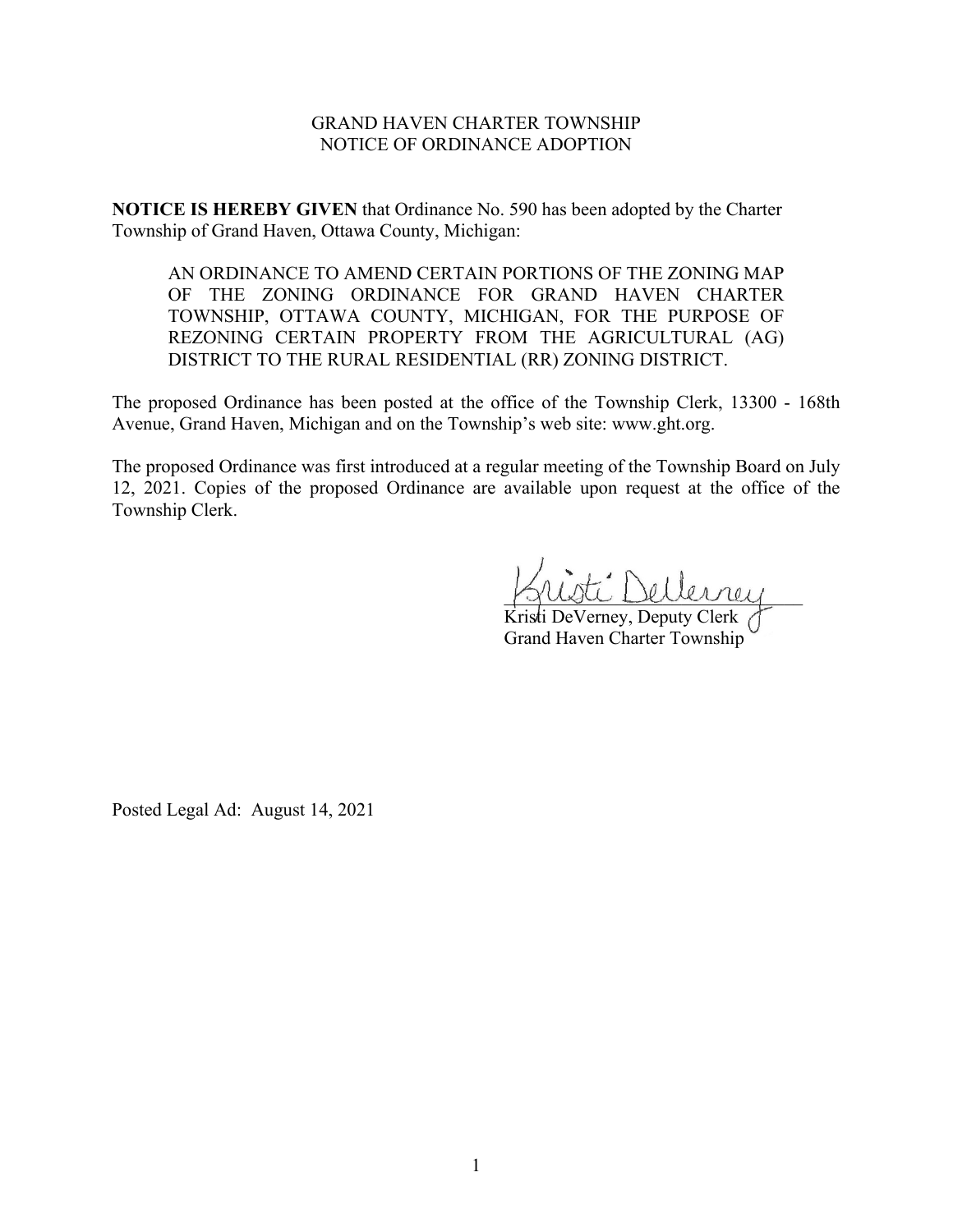## **ORDINANCE NO. 590**

## **ZONING MAP AMENDMENT ORDINANCE**

AN ORDINANCE TO AMEND CERTAIN PORTIONS OF THE ZONING MAP OF THE ZONING ORDINANCE FOR GRAND HAVEN CHARTER TOWNSHIP, OTTAWA COUNTY, MICHIGAN, FOR THE PURPOSE OF REZONING CERTAIN PROPERTY FROM THE AGRICULTURAL DISTRICT TO THE RURAL RESIDENTIAL ZONING DISTRICT.

THE CHARTER TOWNSHIP OF GRAND HAVEN, COUNTY OF OTTAWA, AND STATE OF MICHIGAN ORDAINS:

Section 1. Zoning Map Amendment. The Zoning Ordinance and Map of the Charter Township of Grand Haven, Ottawa County, Michigan, incorporated by reference in the Zoning Ordinance for the Charter Township of Grand Haven, is amended so that the land described below shall be zoned as and included in the Rural Residential Zoning District on the Zoning Map. The land is described as being in the Township of Grand Haven, Ottawa County, Michigan, on Green Street. The legal description and parcel number of the property are as follows:

Property located in Grand Haven Charter Township, Ottawa County, Michigan, legally described as:

| <b>Property Address:</b> | Winans Street and Pierce Street<br>Grand Haven, Michigan 49417 |
|--------------------------|----------------------------------------------------------------|
| Tax Parcel No.:          | 70-07-27-300-003                                               |

E 1/2 OF W 1/2 OF SW 1/4 SEC 27 T7N R16W 40 A

The rezoning of this parcel is contingent upon a Conditional Zoning Agreement being and remaining in effect between the Township and the owner of the parcel listed above, and its successors.

Section 2. Effective Date. The foregoing amendment to the Grand Haven Charter Township Zoning Ordinance was approved and adopted by the Township Board of Grand Haven Charter Township, Ottawa County, Michigan on August 9, 2021, after a public hearing as required pursuant to Michigan Act 110 of 2006, as amended, and after a first reading of the amendment by the Township Board on July 12, 2021. This Ordinance shall be effective on August 22, 2021, which date is eight days after publication of the Ordinance as is required by Section 401 of Act 110, as amended, provided that this effective date shall be extended as necessary to comply with the requirements of Section 402 of Act 110, as amended.